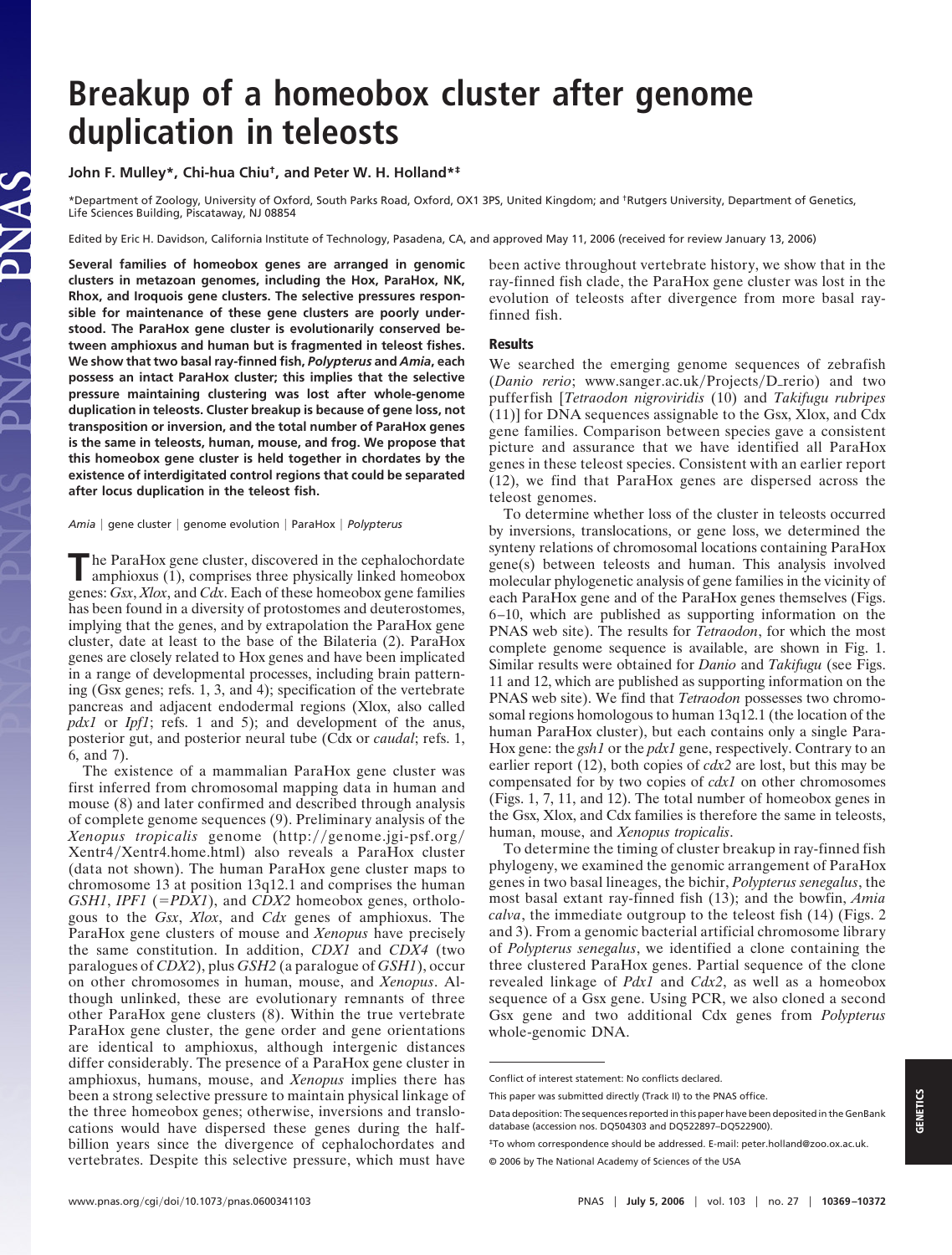

**Fig. 1.** Organization of human and *Tetraodon* ParaHox genes. The human ParaHox-bearing chromosomes are each homologous to a duplicated pair of chromosomal regions in *Tetraodon*. The shaded area designates the intact ParaHox cluster in humans and the broken cluster of *Tetraodon.*

From a genomic fosmid library of *Amia*, we identified a clone containing a complete ParaHox gene cluster. We determined the full sequence of this clone, inferring the coding sequences of the three homeobox genes, their transcriptional orientations, the intergenic DNA sequences, and intergenic distances (Fig. 2). Molecular phylogenetic analyses (Figs. 6 and 7) indicate that the three clustered *Amia* homeobox genes are orthologues of human *GSH1*, *IPF1* (*PDX1*), and *CDX2*; hence, this gene cluster is the orthologue of the human ParaHox gene cluster. Using PCR, we also cloned one additional Gsx gene (*Gsh2*) and two additional Cdx genes (*Cdx1* and *Cdx4*) from *Amia*, as also found in human, mouse (8), and *Xenopus*.

To investigate patterns of conservation of noncoding Para-Hox sequences in tetrapod vs. fish lineages, we used MVISTA analysis with the fully sequenced *Amia* ParaHox gene cluster as the reference sequence (Fig. 4). This analysis revealed highly conserved blocks of noncoding sequences 5' of *Gsh1* and in the intergenic region between *Gsh1* and *Pdx1* orthologues of human, mouse, frog, pufferfish (*Takifugu* and *Tetraodon*), and zebrafish.

### **Discussion**

The intact ParaHox gene clusters of *Polypterus* and *Amia* reveal a sharp contrast between basal ray-finned fish (nonteleost actinopterygians) and teleosts such as *Danio*, *Fugu*, and *Tetraodon.* Our result on the timing of ParaHox cluster duplication in actinopterygians is consistent with evidence from Hox genes that both *Polypterus* and *Amia* (13, 14) diverged from the actinopterygian lineage before a whole-genome duplication event occurred close to the base of the teleost fish radiation (10). Hence, the breakup of the ParaHox gene cluster occurred after genome duplication and is secondarily derived in teleost fishes. Using synteny mapping and phylogenetic analyses, we show that in teleosts, ParaHox cluster breakup is because of gene loss, not transposition or inversion, and the total number of ParaHox genes is the same in teleosts, human, mouse, and *Xenopus*. These findings suggest that the selective pressure that held the ParaHox



**Fig. 2.** Genomic organization of the *A. calva* ParaHox cluster. Gene order and transcriptional orientation of the clustered ParaHox genes, and neighboring PRHOXNB, are identical between human and *Amia*.

We propose a plausible explanation (Fig. 5) that explains this intriguing evolutionary pattern. In the model, the ParaHox gene cluster was retained intact for hundreds of millions of years,

was lost or relaxed in the teleosts.

because the constituent homeobox genes had overlapping and/or shared regulatory elements; the three genes were interdigitated in the genome. In this situation, inversions and translocations would be selectively deleterious, because they would always disrupt a gene function, whereas gene losses would remove a gene function. After genome duplication at the base of the teleost fish, gene losses could instantly be tolerated because of genetic redundancy of both genes and regulatory elements, increasing the probability of breakup (Fig. 5). A prediction of the model is the presence of regulatory elements in the intergenic regions; consistent with this, we detected a large conserved noncoding region sited between *Gsh1* and *Pdx1*; however, experimental tests are needed to determine the function of this and other sequences. This model explains why the ParaHox gene cluster was strongly conserved in vertebrate lineages but broke apart in the common ancestor of zebrafish and pufferfish. In contrast, homeobox gene clusters that did not fragment in teleost fish, notably the Hox clusters, are more likely to be regulated by sequential activation, where cluster integrity is always necessary for correct gene control.

gene cluster together through much of vertebrate evolution, still active today in mammals, amphibian, and basal ray-finned fish,

The wider implication of these results is that they call into question the suitability of zebrafish and pufferfish as models of



**Fig. 3.** Evolution of the vertebrate ParaHox cluster. From a single cluster of three genes in amphioxus, an intact cluster of ParaHox genes is conserved between amphibians and mammals and is also present in the basal actinopterygians *Polypterus* and *Amia.* The ParaHox cluster is broken in teleosts after whole-genome duplication.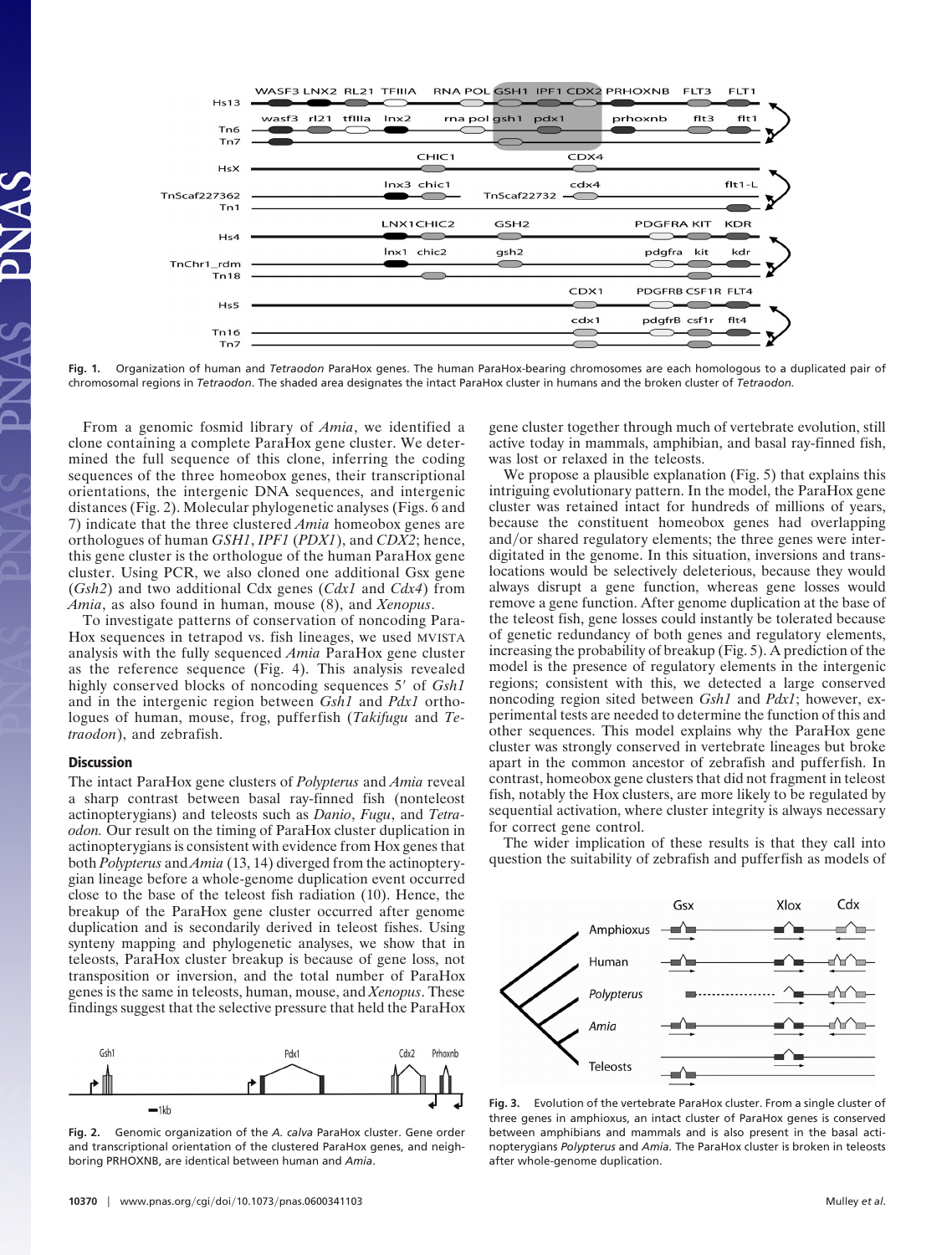

**Fig. 4.** MVISTA analysis comparing the *A. calva* ParaHox cluster to intact and broken clusters in other vertebrates. Exons are colored blue, and conserved noncoding sequences are pink. A highly conserved element is located between Gsh1 and Xlox in intact clusters and on the Gsh1-bearing chromosome of teleosts. *Xenopus*, *X. tropicalis*; Tn, *T. nigroviridis*; Tr, *T. rubripes*; and Dr, *D. rerio*. This analysis, based on sequence similarity, does not identify all functional regulatory sequences (15).

vertebrate genome organization. Our data suggest that the probability of breakup of linked pairs of genes, coregulated arrays of genes, and gene clusters is likely to have increased after



**Fig. 5.** A model for maintenance of ParaHox gene clustering, based on interdigitated and/or shared enhancers. The clear rectangles represent the proposed regulatory regions for each gene. After whole-genome duplication in the ancestor of teleost fish, redundancy of regulatory elements allows genomic breakup of the ParaHox cluster without affecting regulation of gene expression.

whole-genome duplication in the ancestor of teleost fish. As a consequence, the organization of teleost fish genomes is expected to be more derived than in most other lineages of vertebrates, complicating efforts to identify ''ancestral'' genome arrangements and coordinately regulated genes by using teleost data. Ray-finned fish that diverged before the whole-genome duplication, such as *A. calva*, *Polypterus* sp., or *Lepisosteus* sp., would be more likely to retain ancestral gene linkages and to be more useful for this purpose. Nonetheless, teleost fish remain powerful models for addressing the relation between gene duplication and phenotypic evolution.

#### **Materials and Methods**

Searches for ParaHox genes were carried out in zebrafish (v5), *Tetraodon* (Tetraodon 7), and *Takifugu* (v4) genomes.

MVISTA (16) was used to compare the intact ParaHox clusters of *Amia*, human, mouse, and *X. tropicalis* with the broken clusters of teleosts using the AVID program (17).

A 1.5 *A. calva* genomic fosmid library (in CopyControl pCC1FOS) was screened for the *Cdx2* genes using the primers AcCdx3-1f (5'-ACAGGGTCTGTTTTACACG-3'), AcCdx3-2f (5'-GCTGGAGTTTATGGCTAGAG-3'), and AcCdx3-1r (5'-TGGGAAAAGGGAAACAC-3'). A single clone was isolated (AcF-5F2) and found to contain Gsx and Xlox genes by degenerate PCR using the primers SO1 (5'-ARYTNGARAA RGARTT-3') and SO2 (5'-CKNCKRTTYTGRAACCA-3'). The clone was sequenced by using a combination of shotgun subcloning, PCR, and direct sequencing.

A screen of a *Polypterus senegalus* bacterial artificial chromosome library (www.RZPD.de, library 640) for Hox gene clones (13) identified a clone containing *Pdx1* (147-018). PCR with degenerate primers revealed the presence of a Cdx and Gsx gene,